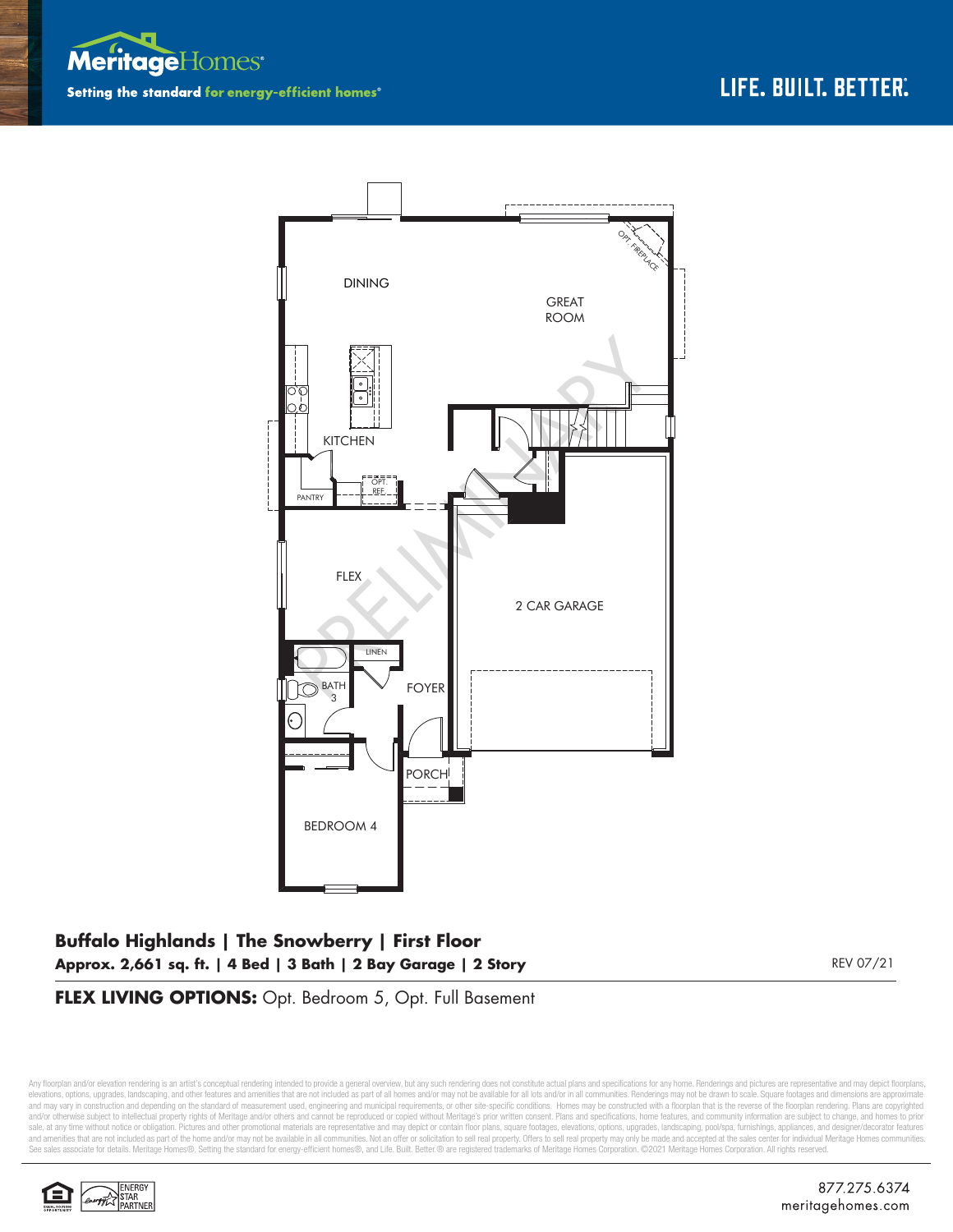



## **Buffalo Highlands | The Snowberry | Second Floor Approx. 2,661 sq. ft. | 4 Bed | 3 Bath | 2 Bay Garage | 2 Story**

**FLEX LIVING OPTIONS:** Opt. Bedroom 5, Opt. Full Basement

Any floorplan and/or elevation rendering is an artist's conceptual rendering intended to provide a general overview, but any such rendering does not constitute actual plans and specifications for any home. Renderings and p elevations, options, upgrades, landscaping, and other features and amenities that are not included as part of all homes and/or may not be available for all lots and/or in all communities. Renderings may not be drawn to sca and may vary in construction and depending on the standard of measurement used, engineering and municipal requirements, or other site-specific conditions. Homes may be constructed with a floorplan that is the reverse of th and/or otherwise subject to intellectual property rights of Meritage and/or others and cannot be reproduced or copied without Meritage's prior written consent. Plans and specifications, home features, and community informa sale, at any time without notice or obligation. Pictures and other promotional materials are representative and may depict or contain floor plans, square footages, elevations, options, upgrades, landscaping, pool/spa, furn See sales associate for details. Meritage Homes®, Setting the standard for energy-efficient homes®, and Life. Built. Better. @ are registered trademarks of Meritage Homes Corporation. ©2021 Meritage Homes Corporation. All

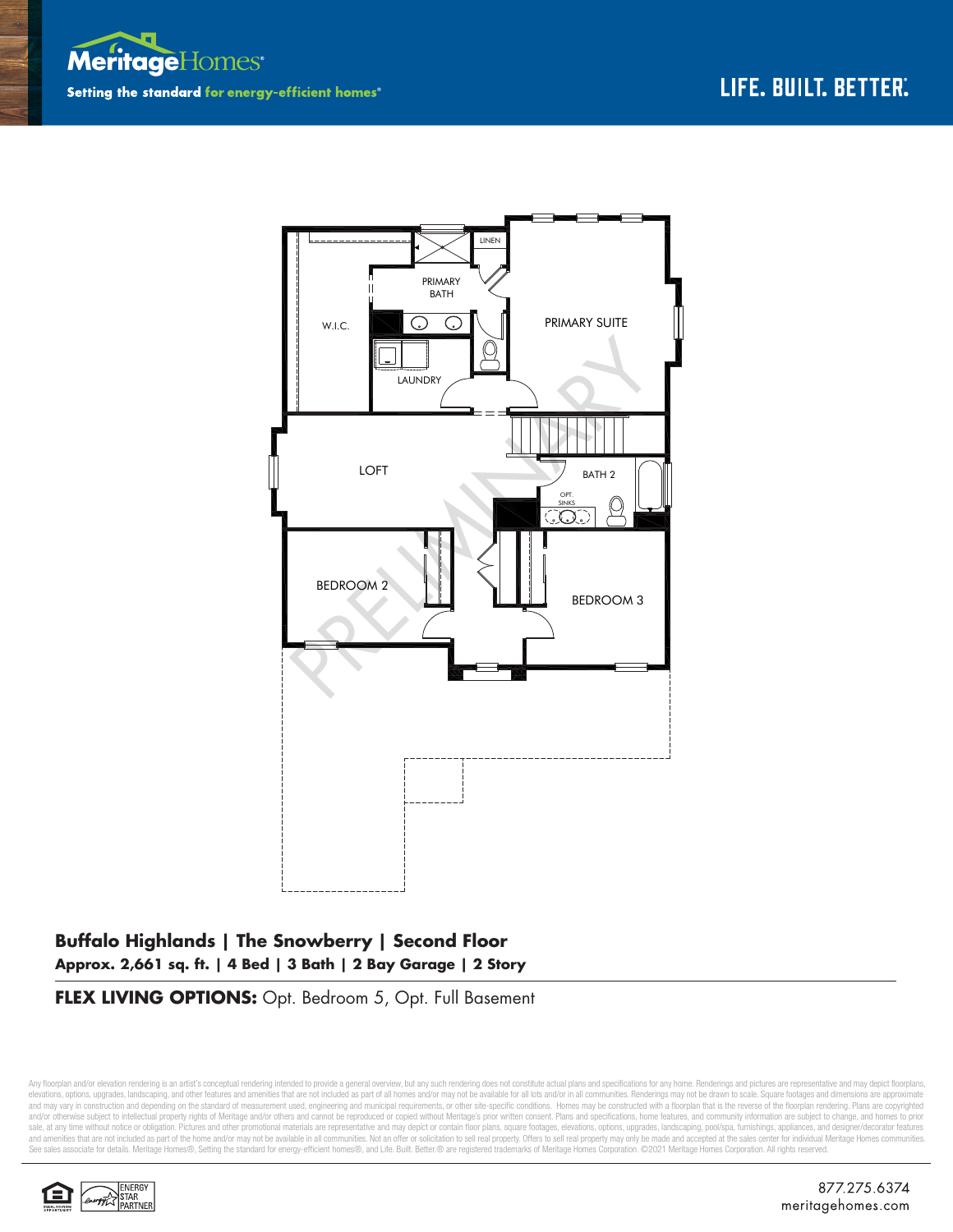



## **Buffalo Highlands | The Snowberry | Options Approx. 2,661 sq. ft. | 4 Bed | 3 Bath | 2 Bay Garage | 2 Story**

**FLEX LIVING OPTIONS:** Opt. Bedroom 5, Opt. Full Basement

Any floorplan and/or elevation rendering is an artist's conceptual rendering intended to provide a general overview, but any such rendering does not constitute actual plans and specifications for any home. Renderings and p elevations, options, upgrades, landscaping, and other features and amenities that are not included as part of all homes and/or may not be available for all lots and/or in all communities. Renderings may not be drawn to sca and may vary in construction and depending on the standard of measurement used, engineering and municipal requirements, or other site-specific conditions. Homes may be constructed with a floorplan that is the reverse of th and/or otherwise subject to intellectual property rights of Meritage and/or others and cannot be reproduced or copied without Meritage's prior written consent. Plans and specifications, home features, and community informa sale, at any time without notice or obligation. Pictures and other promotional materials are representative and may depict or contain floor plans, square footages, elevations, options, upgrades, landscaping, pool/spa, furn See sales associate for details. Meritage Homes®, Setting the standard for energy-efficient homes®, and Life. Built. Better.® are registered trademarks of Meritage Homes Corporation. ©2021 Meritage Homes Corporation. All r